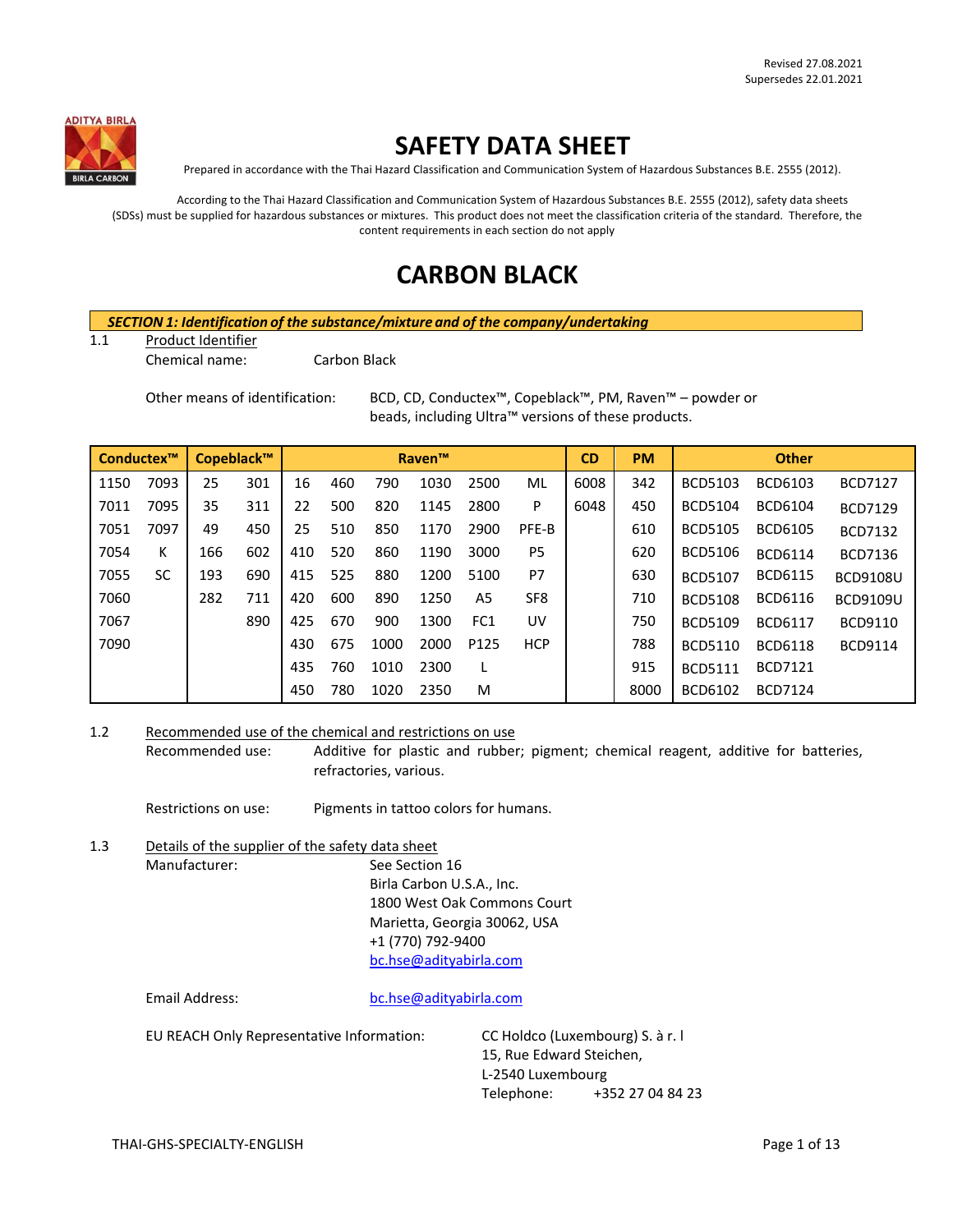#### Emergency Telephone Numbers:

|           | <b>Global Incident Response Hotline</b> |                    |                   |                     |                 |  |
|-----------|-----------------------------------------|--------------------|-------------------|---------------------|-----------------|--|
| Argentina | +54 11 5219 8871                        | China/Asia Pacific | +86 4001 2035 72  | Americas            | +1 760 476 3961 |  |
| Australia | +61 280 363 166                         | Korea              | +82 070 4732 5813 | Asia Pacific        | +1 760 476 3960 |  |
| Brazil    | +55 11 4349 1907                        | Mexico             | +52 55 41696225   | Europe              | +1 760 476 3962 |  |
| Chile     | +56 44 8905208                          | Peru               | +51 1 708 5593    | Middle East/Africa  | +1 760 476 3959 |  |
| Colombia  | +57 1 344 1317                          | Thailand           | +66 2105 6177     | Non-Region Specific | +1 760 476 3971 |  |
| China     | +86 4001 2001 74                        | United Kingdom     | +0 800 680 0425   | US & Canada         | +1 866 519 4752 |  |

#### *SECTION 2: Hazard(s) Identification*

2.1 Classification of the substance or mixture Thailand: Thai Hazard Classification and Communication System of Hazardous Substances B.E. 2555 (2012).

#### 2.2 Label elements

| Pictogram:                      | None |
|---------------------------------|------|
| Signal Word:                    | None |
| Hazard Statement:               | None |
| <b>Precautionary Statement:</b> | None |

#### 2.3 Other hazards

This substance is classified as hazardous as a combustible dust by the United States 2012 OSHA Hazard Communication Standard (29 CFR 1910.1200) and the Canadian Hazardous Products Regulation (HPR) 2015. The signal word, hazard statement and precautionary statements in the United States and Canada are: WARNING May form combustible dust concentrations in air. Keep away from all ignition sources including heat, sparks and flame. Prevent dust accumulations to minimize explosion hazard. Do not expose to temperatures above 300°C. Hazardous products of combustion can include carbon monoxide, carbon dioxide, oxides of sulfur, and organic products.

| Eye: | May cause reversible mechanical irritation. |
|------|---------------------------------------------|
|------|---------------------------------------------|

- Skin: May cause mechanical irritation, soiling, and drying of skin. No cases of sensitization in humans have been reported.
- Inhalation: Dust may be irritating to the respiratory tract. Provide local exhaust ventilation. See Section 8.
- Ingestion: Adverse health effects are not expected.

Carcinogenicity: Carbon black is listed by the International Agency for Research on Cancer (IARC) as a Group 2B substance (*possibly carcinogenic to humans).* See Section 11.

| SECTION 3: Composition/information on ingredients |  |
|---------------------------------------------------|--|
|---------------------------------------------------|--|

#### 3.1 Substance

- 3.1.1 Carbon Black (amorphous) 100%
- 3.1.2 CAS Number: 1333-86-4
- 3.1.3 Synonyms: carbon black, furnace black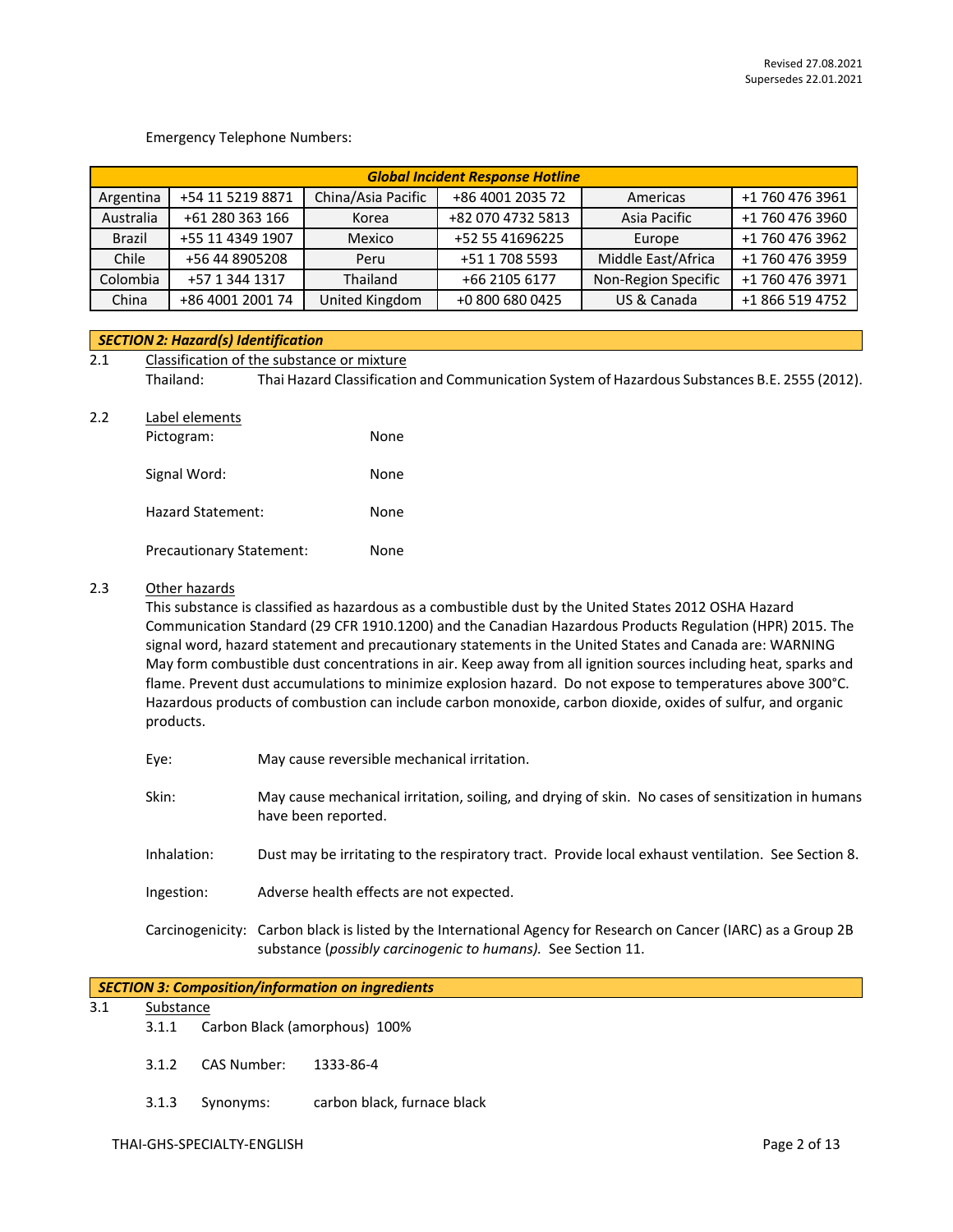|     | <b>SECTION 4: First-aid measures</b>                           |                                                                                                                         |                                 |                                                                                                                                                                                                                                                      |  |  |
|-----|----------------------------------------------------------------|-------------------------------------------------------------------------------------------------------------------------|---------------------------------|------------------------------------------------------------------------------------------------------------------------------------------------------------------------------------------------------------------------------------------------------|--|--|
| 4.1 |                                                                | Description of first-aid measures                                                                                       |                                 |                                                                                                                                                                                                                                                      |  |  |
|     | Inhalation:                                                    | first aid measures.                                                                                                     |                                 | Take affected persons into fresh air. If necessary, restore normal breathing through standard                                                                                                                                                        |  |  |
|     | Skin:                                                          | Wash skin with mild soap and water. If symptoms persist, seek medical attention.                                        |                                 |                                                                                                                                                                                                                                                      |  |  |
|     | Eye:                                                           | Rinse eyes thoroughly with large volumes of water keeping eyelids open. If symptoms develop,<br>seek medical attention. |                                 |                                                                                                                                                                                                                                                      |  |  |
|     | Ingestion:                                                     |                                                                                                                         | mouth to an unconscious person. | Do not induce vomiting. If conscious, give several glasses of water. Never give anything by                                                                                                                                                          |  |  |
| 4.2 | Symptoms:                                                      | Most important symptoms, both acute and delayed<br>See Section 2.                                                       |                                 | Irritating to the eyes and respiratory tract if exposed above the occupational exposure limits.                                                                                                                                                      |  |  |
| 4.3 | Note to physicians:                                            |                                                                                                                         | Treat symptomatically           | Indication of any immediate medical attention and special treatment needed                                                                                                                                                                           |  |  |
|     | <b>SECTION 5: Fire-fighting measures</b>                       |                                                                                                                         |                                 |                                                                                                                                                                                                                                                      |  |  |
| 5.1 | Extinguishing media                                            |                                                                                                                         |                                 |                                                                                                                                                                                                                                                      |  |  |
|     | Suitable extinguishing media:                                  |                                                                                                                         | recommended if water is used.   | Use foam, carbon dioxide $(CO2)$ , dry chemical, or water fog. A fog spray is                                                                                                                                                                        |  |  |
|     |                                                                | Unsuitable extinguishing media:                                                                                         |                                 | Do not use high pressure media which could cause the formation of a<br>potentially explosible dust-air mixture.                                                                                                                                      |  |  |
| 5.2 |                                                                | Special hazards arising from the substance or mixture<br>Special hazards arising from the chemical:                     |                                 | It may not be obvious that carbon black is burning unless the material<br>is stirred and sparks are apparent. Carbon black that has been on fire<br>should be closely observed for at least 48 hours to ensure no<br>smoldering material is present. |  |  |
|     |                                                                | <b>Hazardous Combustion Products:</b>                                                                                   |                                 | Carbon monoxide (CO), carbon dioxide (CO <sub>2</sub> ), and oxides of sulfur.                                                                                                                                                                       |  |  |
| 5.3 | <b>Advice for fire fighters</b>                                | Special protective equipment for fire-fighters:                                                                         |                                 | Wear full protective firefighting gear, including self-<br>contained breathing apparatus (SCBA). Wet carbon black<br>produces very slipper walking surfaces.                                                                                         |  |  |
|     |                                                                | <b>SECTION 6: Accidental release measures</b>                                                                           |                                 |                                                                                                                                                                                                                                                      |  |  |
| 6.1 |                                                                |                                                                                                                         |                                 | Personal precautions, protective equipment and emergency procedures                                                                                                                                                                                  |  |  |
|     | Personal precautions:                                          |                                                                                                                         | See Section 8.                  | Wet carbon black produces slippery walking surfaces. Avoid dust formation.<br>Wear appropriate personal protective equipment and respiratory protection.                                                                                             |  |  |
|     | For emergency responders:                                      |                                                                                                                         |                                 | Use personal protective equipment recommended in section 8.                                                                                                                                                                                          |  |  |
| 6.2 | <b>Environmental precautions</b><br>Environmental precautions: |                                                                                                                         |                                 | Carbon black poses no significant environmental hazards. Contain spilled<br>product on land, if possible. As a matter of good practice, minimize                                                                                                     |  |  |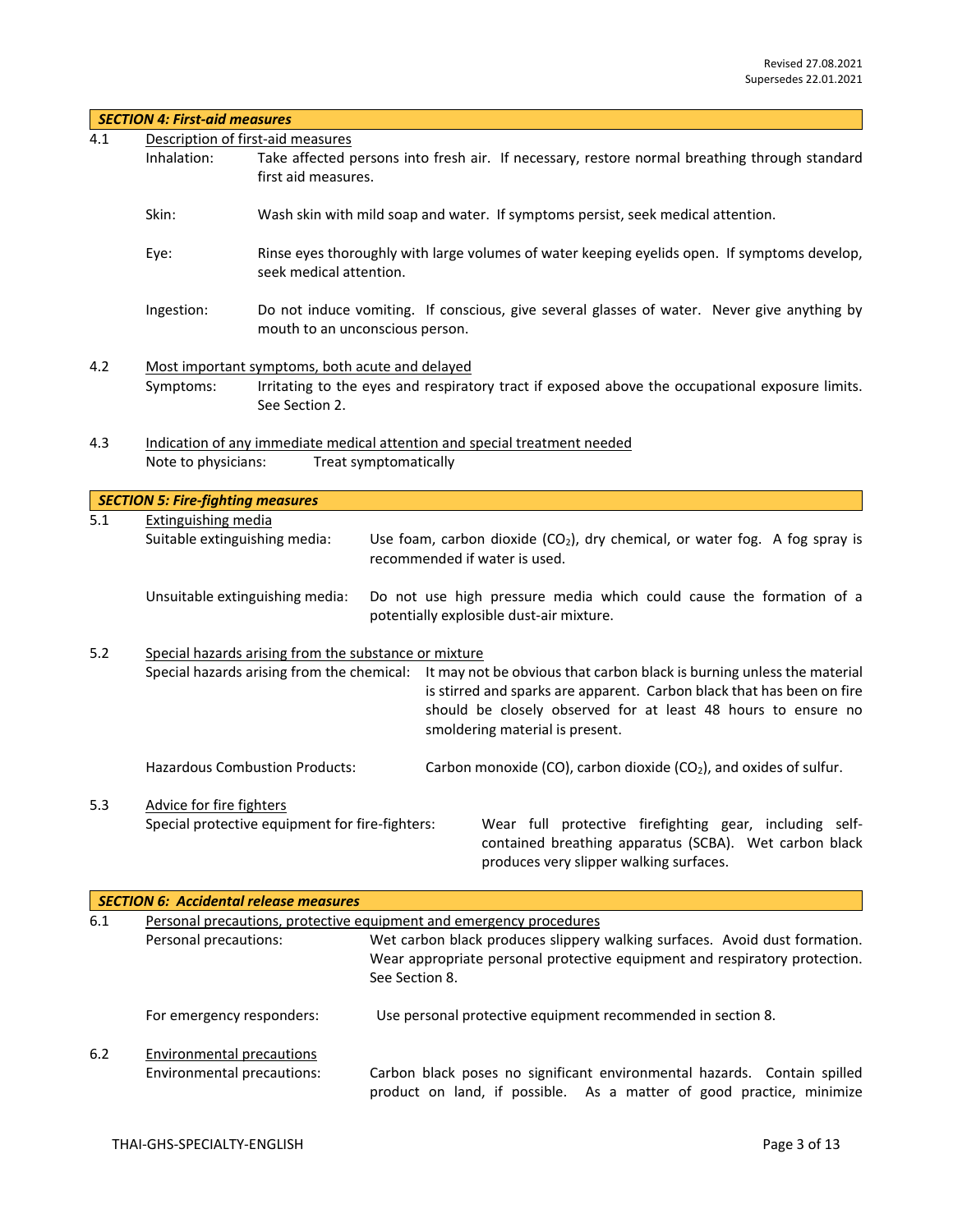contamination of sewage water, soil, groundwater, drainage systems, or bodies of water.

6.3 Methods and materials for containment and cleaning up Methods for containment: Prevent further leakage or spillage if safe to do so.

Methods for cleaning up: Small spills should be vacuumed when possible. Dry sweeping is not recommended. A vacuum equipped with high efficiency particulate air (HEPA) filtration is recommended. If necessary, light water spray will reduce dust for dry sweeping. Large spills may be shoveled into containers. See Section 13.

## *SECTION 7: Handling and storage*

7.1 Precautions for safe handling

Advice on safe handling: Avoid dust formation. Do not breathe dust. Provide appropriate local exhaust to minimize dust formation. Do not use compressed air.

> Take precautionary measures against static discharges. Provide adequate precautions, such as electrical grounding and bonding, or inert atmospheres. Grounding of equipment and conveying systems may be required under certain conditions. Safe work practices include the elimination of potential ignition sources in proximity to carbon black dust; good housekeeping to avoid accumulations of dust on all surfaces; appropriate exhaust ventilation design and maintenance to control airborne dust levels to below the applicable occupational exposure limit. If hot work is required, the immediate work area must be cleared of carbon black dust.

General hygiene considerations: Handle in accordance with good industrial hygiene and safety practices.

#### 7.2 Conditions for safe storage, including any incompatibilities Storage conditions: Keep in a dry, cool, and well-ventilated location. Store away from heat, ignition sources, and strong oxidizers.

Carbon black is not classifiable as a Division 4.2 self-heating substance under the UN test criteria. However, current UN criteria for determining if a substance is self-heating is volume dependent. This classification may not be appropriate for large volume storage container.

Before entering vessels and confined spaces containing carbon black, test for adequate oxygen, flammable gases and potential toxic air contaminants. Do not allow dust to accumulate on surfaces.

Incompatible materials: Strong oxidizers.

# *SECTION 8: Exposure controls/personal protection* 8.1 Control parameters Exposure guidelines: Representative occupational exposure limits currently available for carbon black (CAS number: 1333-86-4). Country Concentration, mg/m3 Argentina 3.5, TWA Australia 3.0, TWA, inhalable Belgium 3.6, TWA Brazil 3.5, TWA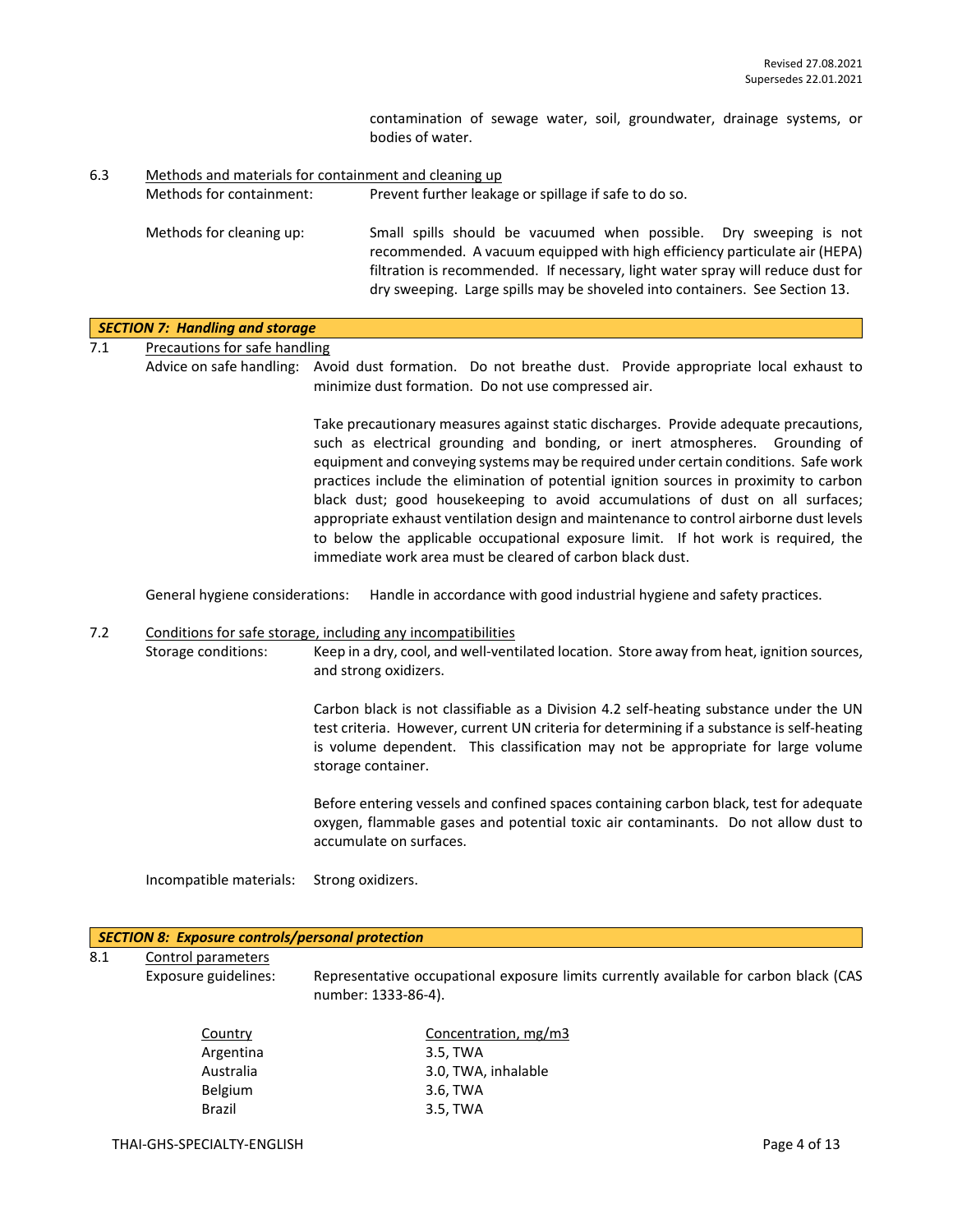| Canada (Ontario)     | 3.0 TWA, inhalable                                      |
|----------------------|---------------------------------------------------------|
| China                | 4.0, TWA 8.0, TWA, STEL (15 min)                        |
| Colombia             | 3.0, TWA, inhalable                                     |
| Czech Republic       | 2.0, TWA                                                |
| Egypt                | 3.5, TWA                                                |
| Finland              | 3.5, TWA; 7.0, STEL                                     |
| France – INRS        | 3.5, TWA/VME inhalable                                  |
| Germany - BeKGS527   | 0.5, TWA, respirable; 2.0, TWA, inhalable (DNEL values) |
| Hong Kong            | 3.5, TWA                                                |
| Indonesia            | 3.5, TWA/NABs                                           |
| Ireland              | 3.5, TWA; 7.0, STEL                                     |
| Italy                | 3.5, TWA, inhalable                                     |
| Japan – MHLW         | 3.0                                                     |
| Japan – SOH          | 4.0, TWA; 1.0, TWA, respirable                          |
| Korea                | 3.5, TWA                                                |
| Malaysia             | 3.5, TWA                                                |
| Mexico               | 3.5, TWA                                                |
| Russia               | 4.0, TWA                                                |
| Spain                | 3.5, TWA (VLA-ED)                                       |
| Sweden               | 3.0, TWA                                                |
| United Kingdom       | 3.5, TWA, inhalable; 7.0, STEL, inhalable               |
| EU REACH DNEL        | 2.0, TWA, inhalable; 0.5, TWA respirable                |
| <b>United States</b> | 3.5, TWA, OSHA-PEL                                      |
|                      | 3.0, TWA, ACGIH-TLV®, inhalable                         |
|                      | 3.5, TWA, NIOSH-REL                                     |

\*Please consult the current version of the standard or regulation that may apply to your operations.

| $ACGIH^*$    | American Conference of Governmental Industrial Hygienists         |
|--------------|-------------------------------------------------------------------|
| mg/m3        | milligrams per cubic meter                                        |
| <b>DNEL</b>  | Derived no-effect level                                           |
| <b>NIOSH</b> | National Institute for Occupational Safety and Health             |
| <b>OSHA</b>  | Occupational Safety and Health Administration                     |
| <b>PEL</b>   | permissible exposure limit                                        |
| REL          | recommended exposure limit                                        |
| <b>STEL</b>  | short-term exposure limit                                         |
| <b>TLV</b>   | threshold limit value                                             |
| <b>TWA</b>   | time weighted average, eight (8) hours unless otherwise specified |

Predicted No Effect Concentration: Not applicable

### 8.2 Exposure controls

Engineering controls: Use process enclosures and/or exhaust ventilation to keep airborne dust concentrations below the occupational exposure limit.

#### Personal Protective Equipment (PPE)

Respiratory: Approved air purifying respirator (APR) should be used where airborne dust concentrations are expected to exceed occupational exposure limits. Use a positivepressure, air supplied respirator if there is any potential for uncontrolled release, exposure levels are not known, or in circumstances where APRs may not provide adequate protection.

> When respiratory protection is required to minimize exposures to carbon black, programs should follow the requirements of the appropriate governing body for the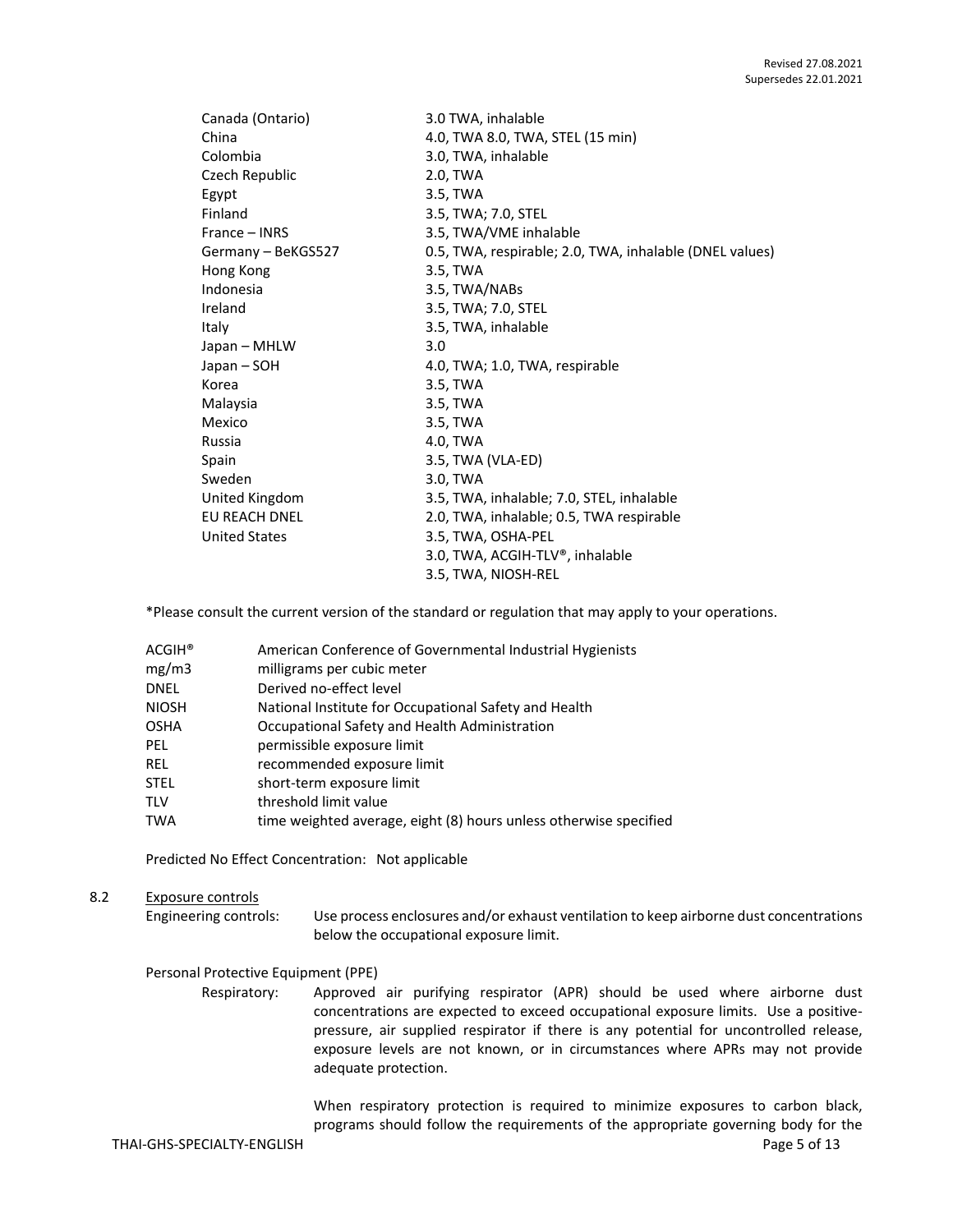country, province or state. Selected references to respiratory protection standards are provided below:

- OSHA 29CFR1910.134, Respiratory Protection
- CR592 Guidelines for Selection and Use of Respiratory Protective Devices (CEN)
- German/European Standard DIN/EN 143, Respiratory Protective Devices for Dusty Materials (CEN)

| Hand protection:     | Wear protective gloves. Use a barrier cream. Wash hands and skin with mild<br>soap and water.                                                  |
|----------------------|------------------------------------------------------------------------------------------------------------------------------------------------|
| Eye/face protection: | Wear safety glasses or goggles.                                                                                                                |
| Skin protection:     | Wear general protective clothing to minimize skin contact. Wash clothing<br>daily. Work clothes should not be taken home.                      |
| Other:               | Emergency eyewash and safety showers should be in close proximity. Wash<br>hands and face thoroughly with mild soap before eating or drinking. |

Environmental exposure controls: in accordance with all local legislation and permit requirements.

|     | <b>SECTION 9: Physical and chemical properties</b>    |                                                       |
|-----|-------------------------------------------------------|-------------------------------------------------------|
| 9.1 | Information on basic physical and chemical properties |                                                       |
|     | Appearance:                                           | powder or pellet                                      |
|     | Color:                                                | black                                                 |
|     | Odor:                                                 | odorless                                              |
|     | Odor threshold:                                       | not applicable                                        |
|     | Melting point/freezing point:                         | not applicable                                        |
|     | Boiling point/range:                                  | not applicable                                        |
|     | Vapor pressure:                                       | not applicable                                        |
|     | Vapor Density:                                        | not applicable                                        |
|     | Oxidizing properties:                                 | not applicable                                        |
|     | Flash Point:                                          | not applicable                                        |
|     | Flammability:                                         | not flammable                                         |
|     | <b>Explosive properties:</b>                          | Dust may form explosible mixture in air               |
|     | Explosion limits (air):                               |                                                       |
|     | Upper:                                                | not available                                         |
|     | Lower:                                                | 50 $g/m^3$ (dust)                                     |
|     | Evaporation rate:                                     | not applicable                                        |
|     | Density: (20°C):                                      | $1.7 - 1.9$ g/cm <sup>3</sup>                         |
|     | <b>Bulk density:</b>                                  | 1.25-40 lb/ft <sup>3</sup> , 20-640 kg/m <sup>3</sup> |
|     | Pellets:                                              | 200-680 kg/m <sup>3</sup>                             |
|     | Powder (fluffy):                                      | 20-380 kg/m <sup>3</sup>                              |
|     | Solubility (in Water):                                | insoluble                                             |
|     | pH value: (ASTM 1512):                                | 4-11 [50 g/l water, 68ºF (20ºC)]                      |
|     | Partition coefficient (n-octanol/water):              | not applicable                                        |
|     | Viscosity:                                            | not applicable                                        |
|     | Decomposition temperature:                            | not applicable                                        |
|     | Auto-ignition temperature:                            | >140°C                                                |
|     | Minimum Ignition temperature:                         | >500ºC (BAM Furnace)(VDI 2263)                        |
|     |                                                       | >315ºC (Godberg-Greenwald Furnace)(VDI 2263)          |
|     | Minimum ignition energy:                              | >10,000 mJ (VDI 2263)                                 |
|     | Ignition energy:                                      | not available                                         |
|     |                                                       |                                                       |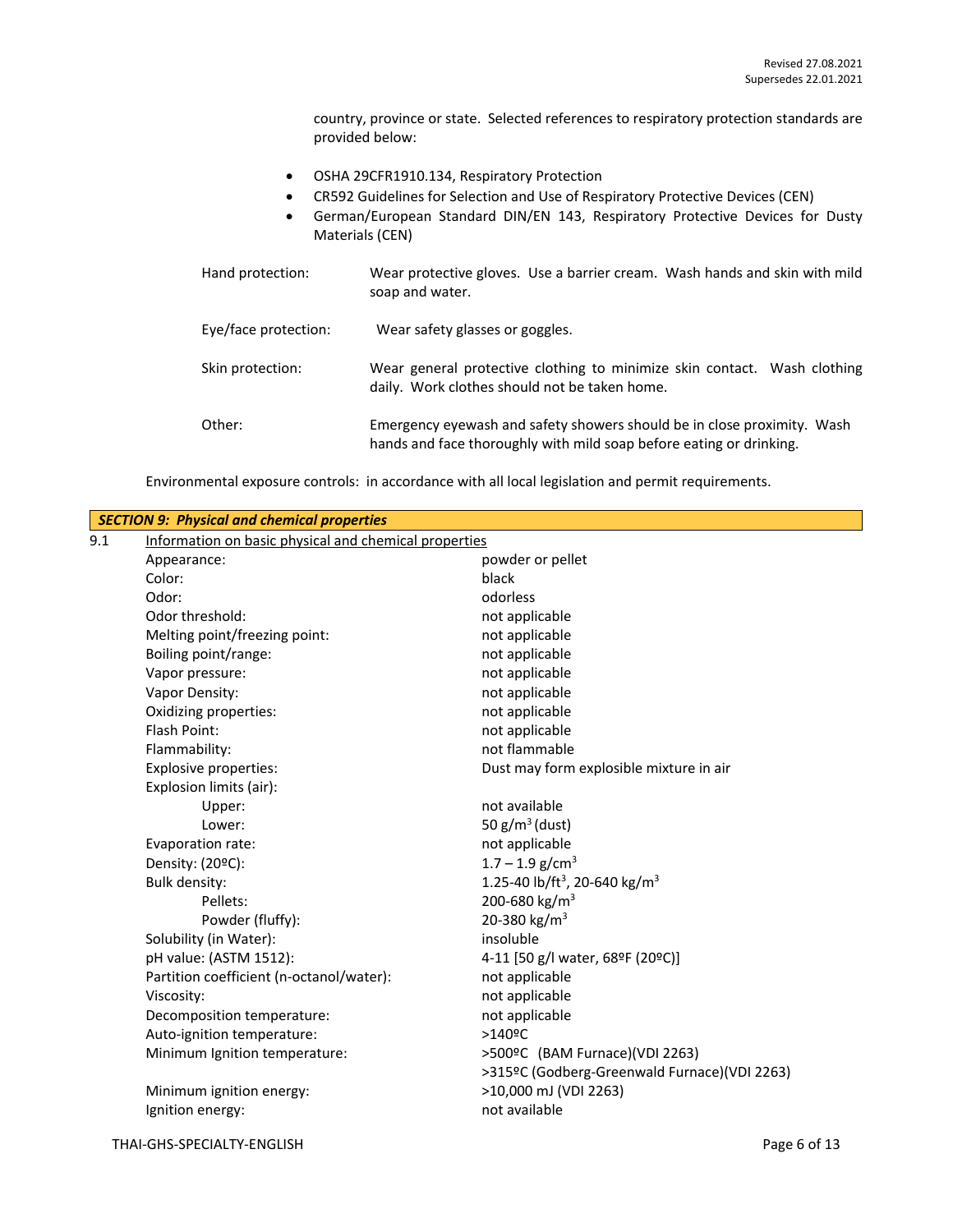Maximum absolute explosion pressure: 10 bar (VDI 2263)<br>Maximum rate of pressure rise: 30-400 bar/sec (VI

Kst Value: not available Dust explosion classification: ST1 Decomposition temperature: not applicable

9.2 Other information Not available

30-400 bar/sec (VDI 2263 and ASTM E1226-88) Burn Velocity:  $\rightarrow$  45 seconds (not classified as "highly flammable" or "easily ignitable")

|      | <b>SECTION 10: Stability and reactivity</b>                       |                                                                                                                                                                                                                                       |
|------|-------------------------------------------------------------------|---------------------------------------------------------------------------------------------------------------------------------------------------------------------------------------------------------------------------------------|
| 10.1 | Reactivity                                                        |                                                                                                                                                                                                                                       |
|      | Reactivity:                                                       | May react exothermically upon contact with strong oxidizers.                                                                                                                                                                          |
| 10.2 | Chemical stability<br>Stability:                                  | Stable under normal ambient conditions.                                                                                                                                                                                               |
|      | Explosion data<br>Sensitivity to mechanical impact:               | Not sensitive to mechanical impact                                                                                                                                                                                                    |
|      | Sensitivity to static discharge:                                  | Dust may form explosible mixture in air. Avoid dust formation. Do not create<br>a dust cloud. Take precautionary measures against static discharges. Ensure<br>all equipment is earthed/grounded before beginning transfer operation. |
| 10.3 | Possibility of hazardous reactions<br>Hazardous polymerization:   | Does not occur.                                                                                                                                                                                                                       |
|      | Possibility of hazardous reactions: None under normal conditions. |                                                                                                                                                                                                                                       |
| 10.4 | Conditions to avoid<br>Conditions to avoid:                       | Avoid high temperatures >400°C (>752°C) and sources of ignition.                                                                                                                                                                      |
| 10.5 | Incompatible materials<br>Incompatible materials:                 | Strong oxidizers.                                                                                                                                                                                                                     |
| 10.6 | Hazardous decomposition products                                  | Hazardous decomposition products: Carbon monoxide, carbon dioxide, organic products of combustion, oxides of<br>sulfur.                                                                                                               |

|      | <b>SECTION 11: Toxicological information</b> |                                                                                                                                                                                                         |
|------|----------------------------------------------|---------------------------------------------------------------------------------------------------------------------------------------------------------------------------------------------------------|
| 11.1 | Information on toxicological effects         |                                                                                                                                                                                                         |
|      | <b>Acute Toxicity:</b>                       |                                                                                                                                                                                                         |
|      | Oral LD50:                                   | $LD_{50}$ (rat) > 8000 mg/kg. (Equivalent to OECD TG 401)                                                                                                                                               |
|      | Inhalation LD50:                             | No data available                                                                                                                                                                                       |
|      | Dermal LD50:                                 | No data available                                                                                                                                                                                       |
|      | <b>Skin corrosion/irritation:</b>            | Rabbit: not irritating. (Equivalent to OECD TG 404)<br>Edema = $0$ (max. attainable irritation score: 4)<br>Erythema = $0$ (max. attainable irritation score: 4)<br>Assessment: Not irritating to skin. |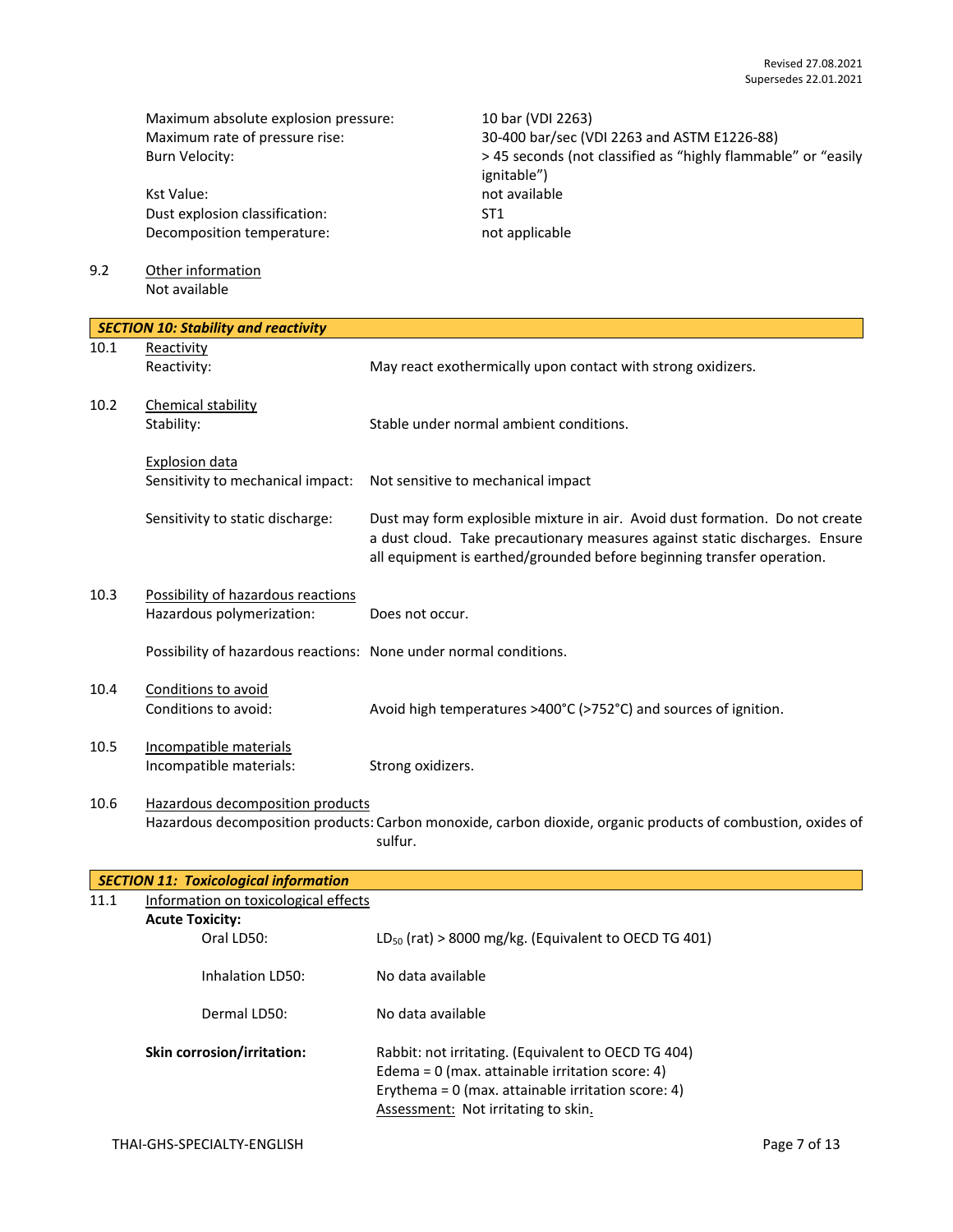| Serious eye damage/irritation: | Rabbit: not irritating. (OECD TG 405)<br>Cornea: 0 (max. attainable irritation score: 4)<br>Iris: 0 (max. attainable irritation score: 2)<br>Conjunctivae: 0 (max. attainable irritation score: 3)<br>Chemosis: 0 (max. attainable irritation score: 4)<br>Assessment: Not irritating to the eyes.                                                                                                                                                                                                                                        |                                                                                                                                                                                                                                                                                                                                                                                                                      |  |  |
|--------------------------------|-------------------------------------------------------------------------------------------------------------------------------------------------------------------------------------------------------------------------------------------------------------------------------------------------------------------------------------------------------------------------------------------------------------------------------------------------------------------------------------------------------------------------------------------|----------------------------------------------------------------------------------------------------------------------------------------------------------------------------------------------------------------------------------------------------------------------------------------------------------------------------------------------------------------------------------------------------------------------|--|--|
| Sensitization:                 | Guinea pig skin (Buehler Test): Not sensitizing (OECD TG 406)<br>Assessment: Not sensitizing in animals.<br>No cases of sensitization in humans have been reported.                                                                                                                                                                                                                                                                                                                                                                       |                                                                                                                                                                                                                                                                                                                                                                                                                      |  |  |
| Germ cell mutagenicity:        | In vitro: Carbon black is not suitable to be tested directly in bacterial (Ames<br>test) and other in vitro systems because of its insolubility. However, when<br>organic solvent extracts of carbon black have been tested, results showed no<br>mutagenic effects. Organic solvent extracts of carbon black can contain traces<br>of polycyclic aromatic hydrocarbons (PAHs). A study to examine the<br>bioavailability of these PAHs showed that they are very tightly bound to carbon<br>black and are not bioavailable (Borm, 2005). |                                                                                                                                                                                                                                                                                                                                                                                                                      |  |  |
|                                | In vivo: In an experimental investigation, mutational changes in the hprt ene<br>were reported in alveolar epithelial cells in the rat following inhalation<br>exposure to carbon black (Driscoll, 1997). This observation is considered to be<br>rat-specific and a consequence of "lung overload," which leads to chronic<br>inflammation and release of reactive oxygen species. This is considered to be<br>a secondary genotoxic effect and, thus, carbon black itself would not be<br>considered to be mutagenic.                   |                                                                                                                                                                                                                                                                                                                                                                                                                      |  |  |
|                                | Assessment: In vivo mutagenicity in rats occurs by mechanisms secondary to<br>a threshold effect and is a consequence of "lung overload," which leads to<br>chronic inflammation and the release of genotoxic oxygen species. This<br>mechanism is considered to be a secondary genotoxic effect and, thus, carbon<br>black itself would not be considered to be mutagenic.                                                                                                                                                               |                                                                                                                                                                                                                                                                                                                                                                                                                      |  |  |
| Carcinogenicity:               | <b>Animal toxicity</b>                                                                                                                                                                                                                                                                                                                                                                                                                                                                                                                    | Rat, oral, duration 2 years.<br>Effect: no tumors.                                                                                                                                                                                                                                                                                                                                                                   |  |  |
|                                |                                                                                                                                                                                                                                                                                                                                                                                                                                                                                                                                           | Mouse, oral, duration 2 years.<br>Effect: no tumors.                                                                                                                                                                                                                                                                                                                                                                 |  |  |
|                                |                                                                                                                                                                                                                                                                                                                                                                                                                                                                                                                                           | Mouse, dermal, duration 18 months.<br>Effect: no skin tumors.                                                                                                                                                                                                                                                                                                                                                        |  |  |
|                                |                                                                                                                                                                                                                                                                                                                                                                                                                                                                                                                                           | Rat, inhalation, duration 2 years.<br>Target organ: lungs.<br>Effect: inflammation, fibrosis, tumors.                                                                                                                                                                                                                                                                                                                |  |  |
|                                |                                                                                                                                                                                                                                                                                                                                                                                                                                                                                                                                           | Note: Tumors in the rat lung are considered to be related to "lung overload"<br>rather than to a specific chemical effect of carbon black itself in the lung. These<br>effects in rats have been reported in many studies on other poorly soluble<br>inorganic particles and appear to be rat specific (ILSI, 2000). Tumors have not<br>been observed in other species (i.e., mouse and hamster) for carbon black or |  |  |

conditions.

other poorly soluble particles under similar circumstances and study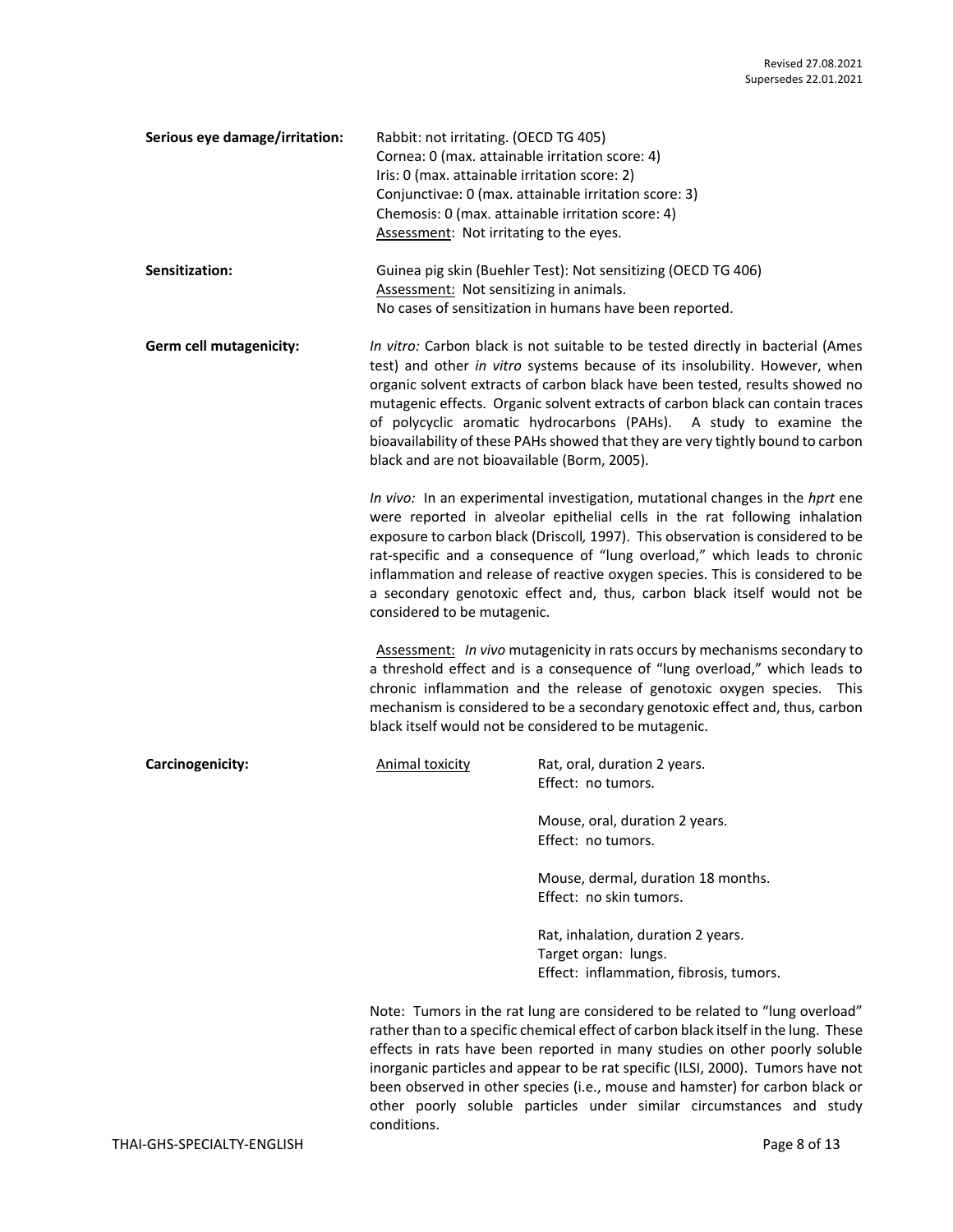#### Mortality studies (human data)

A study on carbon black production workers in the UK (Sorahan, 2001) found an increased risk of lung cancer in two of the five plants studied; however, the increase was not related to the dose of carbon black. Thus, the authors did not consider the increased risk in lung cancer to be due to carbon black exposure. A German study of carbon black workers at one plant (Morfeld, 2006; Buechte, 2006) found a similar increase in lung cancer risk but, like the Sorahan, 2001 (UK study), found no association with carbon black exposure. A large US study of 18 plants showed a reduction in lung cancer risk in carbon black production workers (Dell*,* 2006). Based upon these studies, the February 2006 Working Group at the International Agency for Research on Cancer (IARC) concluded that the human evidence for carcinogenicity was *inadequate* (IARC, 2010).

Since the IARC evaluation of carbon black, Sorahan and Harrington (2007) have re-analyzed the UK study data using an alternative exposure hypothesis and found a positive association with carbon black exposure in two of the five plants. The same exposure hypothesis was applied by Morfeld and McCunney (2009) to the German cohort; in contrast, they found no association between carbon black exposure and lung cancer risk and, thus, no support for the alternative exposure hypothesis used by Sorahan and Harrington.

Overall, as a result of these detailed investigations, no causative link between carbon black exposure and cancer risk in humans has been demonstrated.

#### IARC cancer classification

In 2006 IARC re-affirmed its 1995 finding that there is *"inadequate evidence"* from human health studies to assess whether carbon black causes cancer in humans. IARC concluded that there is *"sufficient evidence*" in experimental animal studies for the carcinogenicity of carbon black. IARC's overall evaluation is that carbon black is *"possibly carcinogenic to humans (Group 2B)".* This conclusion was based on IARC's guidelines, which generally require such a classification if one species exhibits carcinogenicity in two or more animal studies (IARC, 2010).

Solvent extracts of carbon black were used in one study of rats in which skin tumors were found after dermal application and several studies of mice in which sarcomas were found following subcutaneous injection. IARC concluded that there was *"sufficient evidence"* that carbon black extracts can cause cancer in animals (Group 2B).

#### ACGIH cancer classification

Confirmed Animal Carcinogen with Unknown Relevance to Humans (Category A3 Carcinogen).

Assessment: Applying the guidelines of self-classification under the Globally Harmonized System of Classification and Labeling of Chemicals, carbon black is not classified as a carcinogen. Lung tumors are induced in rats as a result of repeated exposure to inert, poorly soluble particles like carbon black and other poorly soluble particles. Rat tumors are a result of a secondary non-genotoxic mechanism associated with the phenomenon of lung overload. This is a species-specific mechanism that has questionable relevance for classification in humans. In support of this opinion, the CLP Guidance for Specific Target Organ Toxicity – Repeated Exposure (STOT-RE), cites lung overload under mechanisms not relevant to humans. Human health studies show that exposure to carbon black does not increase the risk of carcinogenicity.

#### **Reproductive and developmental toxicity:** Assessment: No effects on reproductive organs or fetal development have been reported in long-term repeated dose toxicity studies in animals.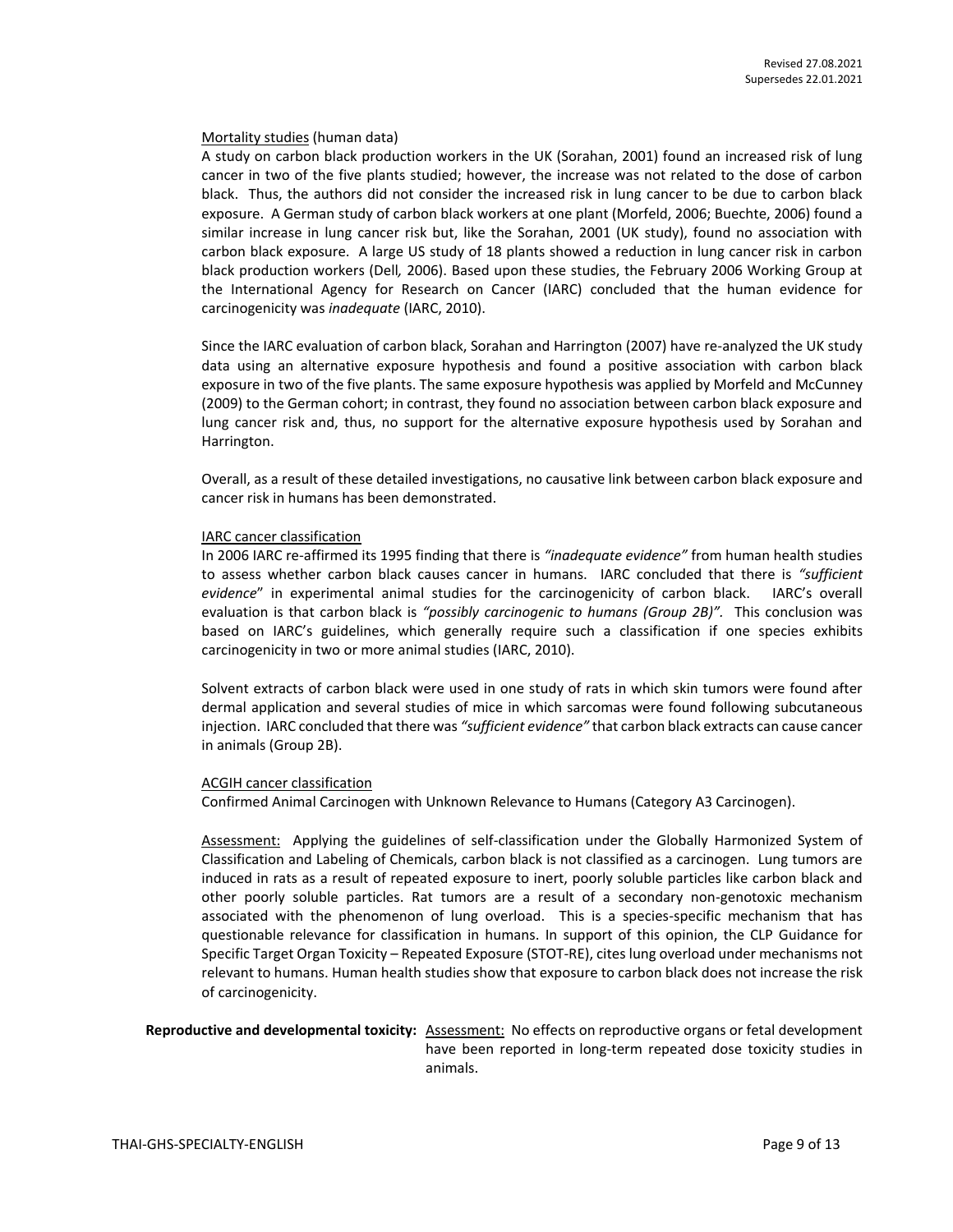**Specific target organ toxicity – single exposure (STOT-SE):** Assessment: Based on available data, specific

target organ toxicity is not expected after single oral, single inhalation, or single dermal exposure.

#### **Specific target organ toxicity – repeated exposure (STOT-RE):**

Animal toxicity

Repeated dose toxicity: inhalation (rat), 90 days, No Observed Adverse Effect Concentration (NOAEC) = 1.1 mg/m<sup>3</sup> (respirable)

Target organ/effects at higher doses are lung inflammation, hyperplasia, and fibrosis.

Repeated dose toxicity: oral (mouse), 2 yrs, No Observed Effect Level (NOEL) = 137 mg/kg (body wt.)

Repeated dose toxicity: oral (rat), 2 yrs, NOEL = 52 mg/kg (body wt.)

Although carbon black produces pulmonary irritation, cellular proliferation, fibrosis, and lung tumors in the rat under conditions of lung overload, there is evidence to demonstrate that this response is principally a species-specific response that is not relevant to humans.

#### Morbidity studies (human data)

Results of epidemiological studies of carbon black production workers suggest that cumulative exposure to carbon black may result in small, non-clinical decrements in lung function. A U.S. respiratory morbidity study suggested a 27 ml decline in FEV<sub>1</sub> from a 1 mg/m<sup>3</sup> 8 hour TWA daily (inhalable fraction) exposure over a 40-year period (Harber, 2003). An earlier European investigation suggested that exposure to 1 mg/m<sup>3</sup> (inhalable fraction) of carbon black over a 40-year working lifetime would result in a 48 ml decline in FEV<sub>1</sub> (Gardiner, 2001). However, the estimates from both studies were only of borderline statistical significance. Normal age-related decline over a similar period of time would be approximately 1200 ml.

In the U.S. study, 9% of the highest non-smokers exposure group (in contrast to 5% of the unexposed group) reported symptoms consistent with chronic bronchitis. In the European study, methodological limitations in the administration of the questionnaire limit the conclusions that can be drawn about reported symptoms. This study, however, indicated a link between carbon black and small opacities on chest films, with negligible effects on lung function.

#### Assessment:

**Inhalation** - Applying the guidelines of self-classification under GHS, carbon black is not classified under STOT-RE for effects on the lung. Classification is not warranted on the basis of the unique response of rats resulting from "lung overload" following exposure to poorly soluble particles such as carbon black. The pattern of pulmonary effects in the rat, such as inflammation and fibrotic responses, are not observed in other rodent species, non-human primates, or humans under similar exposure conditions. Lung overload does not appear to be relevant for human health. Overall, the epidemiological evidence from well-conducted investigations has shown no causative link between carbon black exposure and the risk of non-malignant respiratory disease in humans. A STOT-RE classification for carbon black after repeated inhalation exposure is not warranted.

**Oral:** Based on available data, specific target organ toxicity is not expected after repeated oral exposure.

**Dermal:** Based on available data and the chemical-physical properties (insolubility, low absorption potential), specific target organ toxicity is not expected after repeated dermal exposure.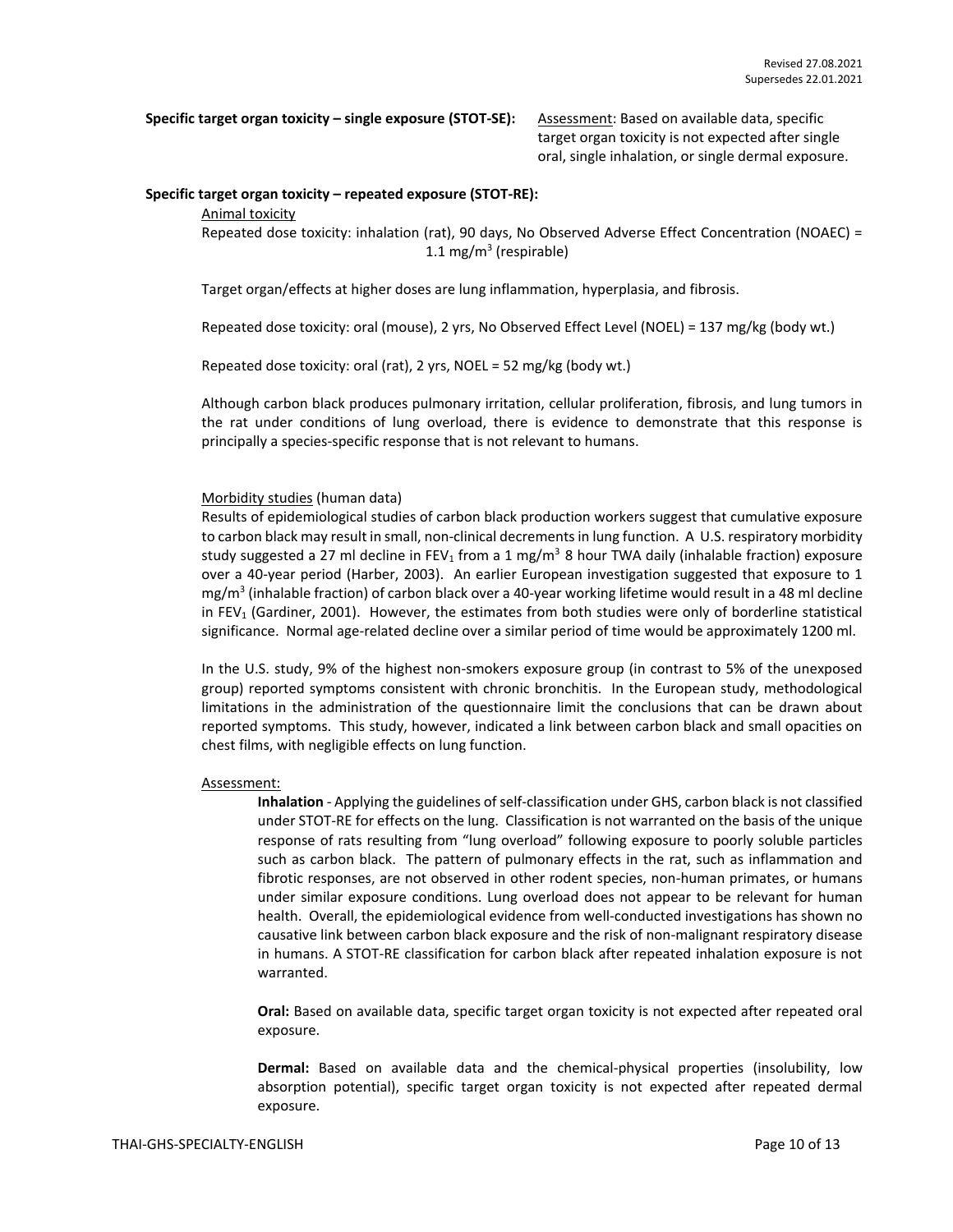#### Aspiration hazard: Assessment: Based on industrial experience and the available data, no aspiration hazard is expected.

|      | <b>SECTION 12: Ecological information</b> |                                                                                                             |
|------|-------------------------------------------|-------------------------------------------------------------------------------------------------------------|
| 12.1 | Toxicity<br>Aquatic toxicity:             |                                                                                                             |
|      | Acute fish toxicity:                      | LCO (96 h) 1000mg/l, Species: Brachydanio rerio (zebrafish), Method:<br>OECD Guideline 203                  |
|      | Acute invertebrate toxicity:              | EC50 (24 h) > 5600 mg/l, Species: Daphnia magna (waterflea),<br>Method: OECD Guideline 202                  |
|      | Acute algae toxicity:                     | EC50 (72 h) >10,000 mg/l, NOEC 10,000 mg/l, Species: Scenedesmus<br>subspicatus, Method: OECD Guideline 201 |
|      | Activated sludge:                         | ECO (3 h) > 400 mg/l, EC10 (3h): ca. 800 mg/l, Method: DEV L3 (TTC<br>test)                                 |
| 12.2 | Persistence and degradability             | Not soluble in water. Expected to remain on soil surface. Not expected to degrade.                          |

- 12.3 Bioaccumulative potential Not expected because of the physicochemical properties of the substance.
- 12.4 Mobility in soil Not expected to migrate. Insoluble.
- 12.5 Results of PBT and vPvB assessment Carbon black is not a PBT or a vPvB.
- 12.6 Other adverse effects Not available.

| <b>SECTION 13: Disposal considerations</b>                                                                                                                            |                               |                                                                                    |  |  |  |
|-----------------------------------------------------------------------------------------------------------------------------------------------------------------------|-------------------------------|------------------------------------------------------------------------------------|--|--|--|
| 13.1                                                                                                                                                                  | Waste treatment methods       |                                                                                    |  |  |  |
| Product disposal:<br>Product should be disposed of in accordance with the regulations issued by the<br>appropriate federal, provincial, state, and local authorities. |                               |                                                                                    |  |  |  |
|                                                                                                                                                                       | Container/Packaging disposal: | Empty packaging must be disposed of in accordance with national and local<br>laws. |  |  |  |

#### *SECTION 14: Transport information*

The International Carbon Black Association organized the testing of seven ASTM reference carbon blacks according to the UN method, Self-Heating Solids. All seven reference carbon blacks were found to be "Not a self-heating substance of Division 4.2." The same carbon blacks were tested according to the UN method, Readily Combustible Solids and found to be "Not a readily combustible solid of Division 4.1;" under current UN Recommendations on the Transport of Dangerous Goods.

The following organizations do not classify carbon black as a "hazardous cargo" if it is "carbon, non-activated, mineral origin." Birla Carbon's carbon black products meet this definition.

| <b>DOT</b> | IMDG RID |  | ADR ICAO (air) | IATA ANTT |  |
|------------|----------|--|----------------|-----------|--|
|            |          |  |                |           |  |

THAI-GHS-SPECIALTY-ENGLISH Page 11 of 13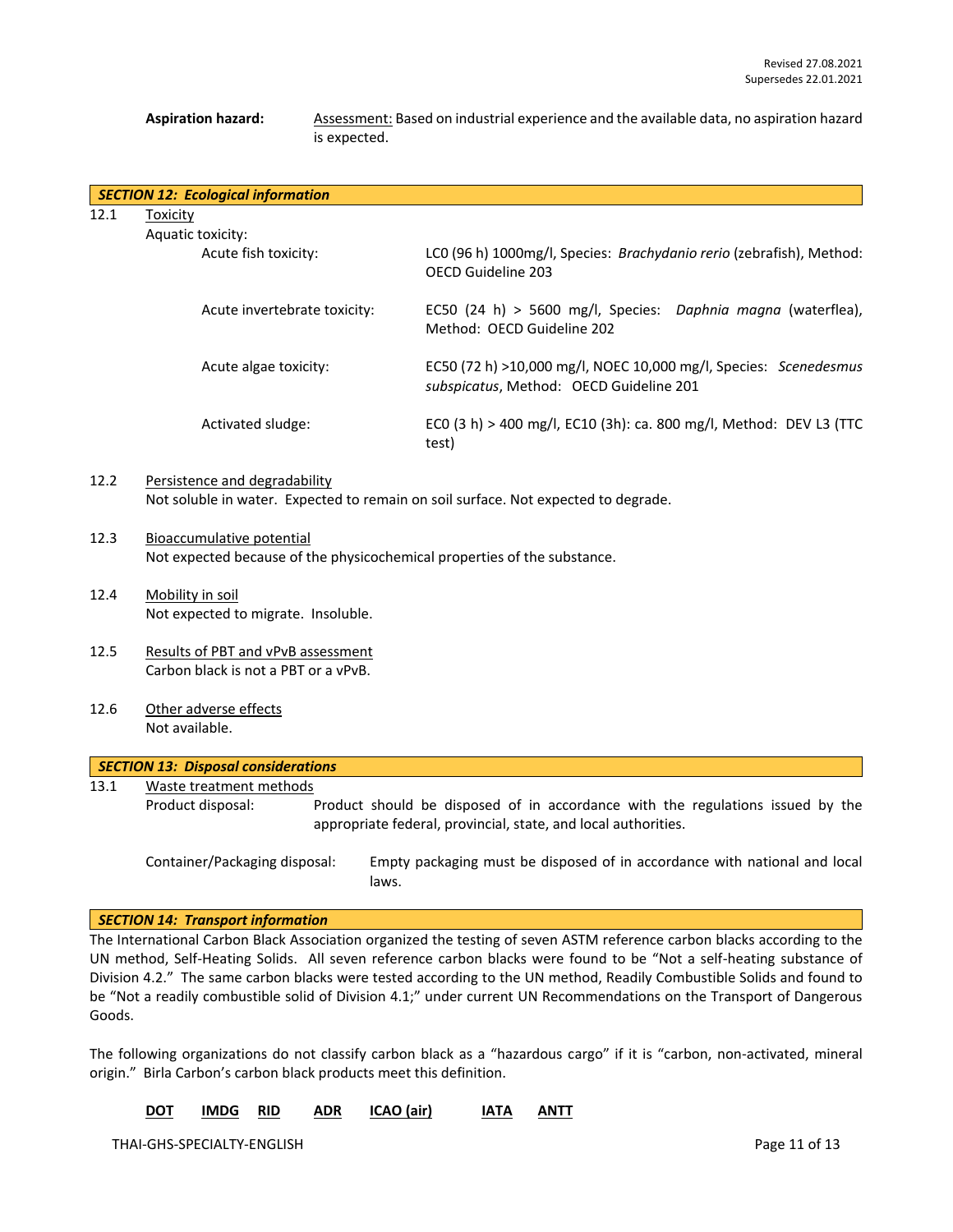14.1 UN/ID No Not regulated 14.2 Proper shipping name Not regulated 14.3 Hazard class Not regulated 14.4 Packing group Not regulated

### *SECTION 15: Regulatory information*

### 15.1 International Inventories:

Carbon black, CAS number 1333-86-4, appears on the following inventories:

| Australia:   | <b>AICS</b>                   |
|--------------|-------------------------------|
| Canada:      | <b>DSL</b>                    |
| China:       | <b>IECSC</b>                  |
| Europe (EU): | EINECS (EINECS-RN: 215-609-9) |
| Japan:       | <b>ENCS</b>                   |
| Korea:       | <b>KECI</b>                   |
| Philippines: | <b>PICCS</b>                  |
| Taiwan:      | <b>TCSI</b>                   |
| New Zealand: | <b>NZIOC</b>                  |
| USA:         | TSCA                          |
|              |                               |

| <b>SECTION 16: Other Information</b> |                                  |                                    |                                  |  |
|--------------------------------------|----------------------------------|------------------------------------|----------------------------------|--|
| Contact Information                  |                                  |                                    |                                  |  |
| Birla Carbon U.S.A., Inc.            | Birla Carbon Brasil Ltda.        | Birla Carbon Egypt S.A.E.          | Birla Carbon China (Weifang)     |  |
| 370 Columbian Chemicals Lane         | Estrada Renê Fonseca S/N         | El-Nahda Road                      | Co., Ltd.                        |  |
| Franklin, LA 70538-1149, U.S.A.      | Cubatão SP Brazil                | Amreya, Alexandria, Egypt          | Binhai Economic Development      |  |
| Telephone +1 337 836 5641            | CEP 11573-904                    | +20 3 47 70 102                    | Zone                             |  |
|                                      | PABX Operator +55 13 3362 7100   |                                    | Weifang, Shandong, 262737,       |  |
|                                      |                                  |                                    | <b>PRC</b>                       |  |
|                                      |                                  |                                    | Telephone +86 (0536) 530 5978    |  |
| Birla Carbon U.S.A., Inc.            | Birla Carbon Italy S.R.L.        | Birla Carbon India Private Limited | Birla Carbon China (Jining) Co.  |  |
| 3500 South Road S                    | Via S Cassiano, 140              | K-16, Phase II, SIPCOT Industrial  | Ltd.                             |  |
| Ulysses, KS 67880-8103, U.S.A.       | I - 28069 San Martino di Trecate | Complex                            | No. 6, Chenguang Road, Jibei     |  |
| Telephone +1 620 356 3151            | (NO) Italy                       | Gummidipoondi - 601201             | High-Tech Industry Park Zone     |  |
|                                      | Telephone +39 0321 7981          | Dist: Thiruvallur, Tamil Nadu      | Jining City, Shandong Province   |  |
|                                      |                                  | India                              | The People's Republic of China,  |  |
|                                      |                                  | +91 44 279 893 01                  | 272000                           |  |
|                                      |                                  |                                    | Telephone +86 (0537) 677 9018    |  |
| Birla Carbon Canada Ltd.             | Birla Carbon Hungary Ltd.        | Birla Carbon India Private Limited | Birla Carbon Korea Co., Ltd.     |  |
| 755 Parkdale Ave. North              | H - 3581 Tiszaújváros            | Village Lohop, Patalganga,         | #1-3, Ulha-Dong                  |  |
| P.O. Box 3398, Station C             | P.O.B. 61, Hungary               | Taluka: Khalapur                   | Yeosu city, cheonnam 555-290,    |  |
| Hamilton, Ontario L8H 7M2            | Telephone +36 49 544 000         | Dist.: Raigad 410207               | Korea                            |  |
| Canada                               |                                  | Maharashtra, India                 | Telephone 82-61-688-3330         |  |
| Telephone +1 905 544 3343            |                                  | +91 22 2192 250133                 |                                  |  |
| Birla Carbon Brasil Ltda.            | Birla Carbon Spain, S.L.U.       | Birla Carbon India Private Limited | Birla Carbon Thailand Public Co. |  |
| Via Frontal km, 1, S/N. Polo         | Carretera Gajano-Pontejos        | Murdhwa Industrial Area            | Ltd.                             |  |
| Petroquimico                         | 39792 Gajano, Cantabria          | P.O. Renukook, Dist: Sonebhadra    | 44 M.1, T. Posa, A. Muang        |  |
| Camaçari Bahia Brazil                | Apartado 283, Santander, Spain   | U.P. Pin - 231 217                 | Angthong 14000                   |  |
| CEP 42.810-320                       | Telephone +34 942 503030         | India                              | +66 35 672 150-4                 |  |
| Telephone +55 71 3616 1100           |                                  | +91 5446 252 387/88/89/90/91       |                                  |  |

References:

Borm, P.J.A., Cakmak, G., Jermann, E., Weishaupt C., Kempers, P., van Schooten,FJ., Oberdorster, G., Schins, RP. (2005) Formation of PAH-DNA adducts after in-vivo and vitro exposure of rats and lung cell to different commercial carbon blacks. Tox.Appl. Pharm. 1:205(2):157-67.

THAI-GHS-SPECIALTY-ENGLISH **Page 12 of 13**